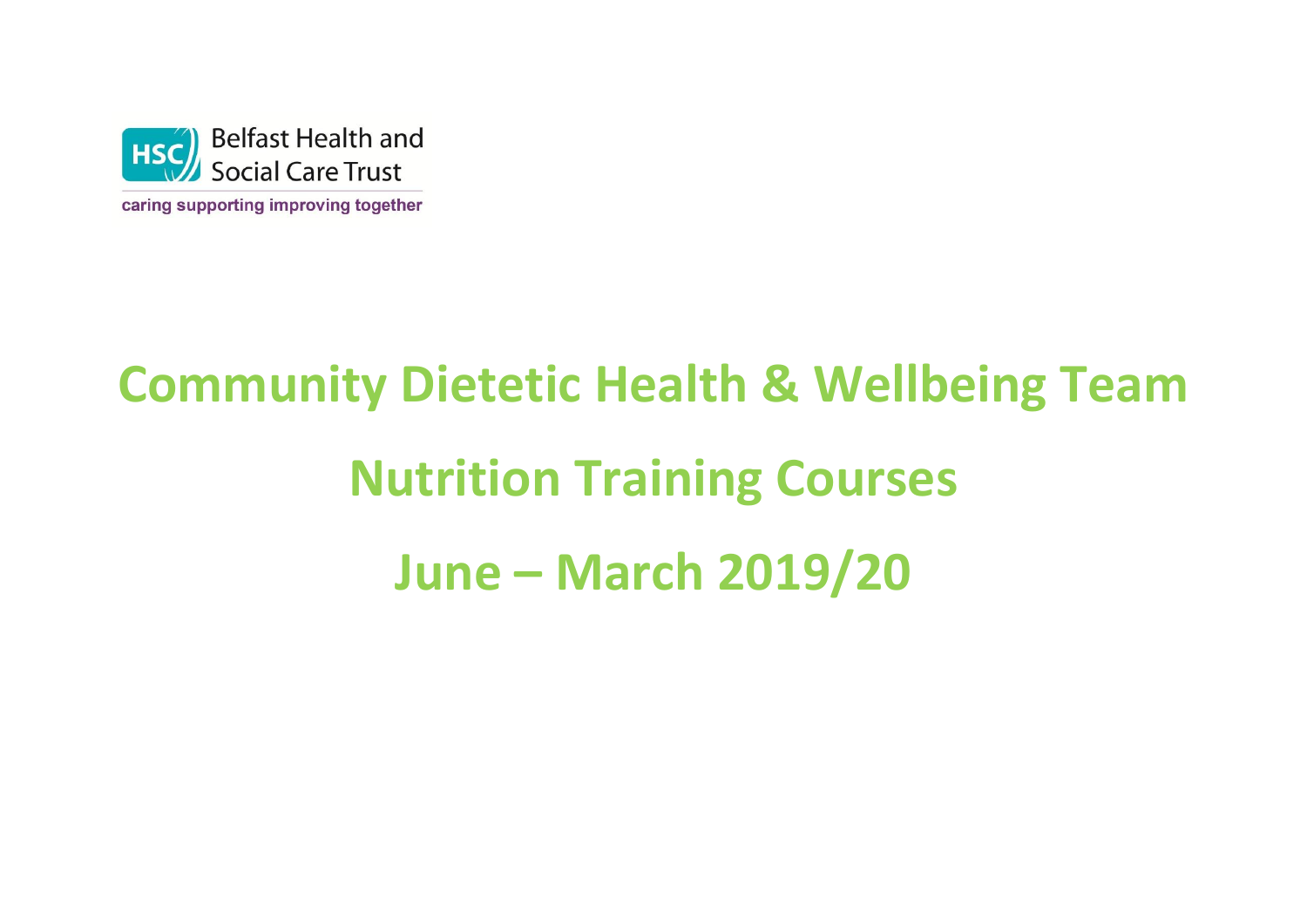### *Community Nutrition and Dietetics Service (CNDS), Belfast Trust Free Nutrition Programmes*

Free Nutrition train the tutor programmes are offered to community, voluntary and statutory groups. Tutors will attend training provided by the Community Nutrition and Dietetic Service Health and Wellbeing team (CDHWTeam) so they can deliver programmes within their local community group or organisation, with ongoing support from the CDHWTeam.





This is a 6 session practical nutrition programme. It is aimed at encouraging those cooking on limited budget.

It helps participants to enhance cooking skills and learn more about a balanced diet. The Cook It programme is delivered locally by trained tutors.

The two day tutor training is provided by the CNDS. Tutors then go on to deliver the programme to their own group as 6 sessions. **E-Mail:** [cookit@belfasttrust.hscni.net.](mailto:cookit@belfasttrust.hscni.net)



This is an 8 session programme for groups of adults (16 years +) with mild to moderate learning disabilities

who want to enhance their cooking skills and are interested in healthier eating, especially where costs are consideration.

The two day tutor training is provided by the CNDS. Tutors then go on to deliver the programme to their own group as 8 sessions. **E-Mail:** [cookit@belfasttrust.hscni.net.](mailto:cookit@belfasttrust.hscni.net)

 $\bullet\bullet\bullet\bullet\bullet\bullet\bullet\bullet$ goodfood toolkit

Produced to help community development and other community based workers give accurate and practical nutrition messages to adult groups they are working with on how to follow a healthy

balanced diet. It uses a practical, participatory approach and a wide range of nutrition activities. The Goodfood Toolkit can be delivered as a "one-off" session, a full programme, or can be tailored to focus on specific topic areas to suit group needs. Training is one day. **E-Mail:** [goodfoodtoolkit@belfasttrust.hscni.net](mailto:goodfoodtoolkit@belfasttrust.hscni.net)



A 4 session food budgeting programme which aims to make healthier food choices more accessible on a limited budget. The programme focuses on food shopping, better budgeting and experience of cooking low cost nutritional meals. Food Values complements the Cook It! programme, so training is only one day

for Cook It! tutors or 1 ½ days for non Cook It! tutors. **E-Mail:** [cookit@belfasttrust.hscni.net.](mailto:cookit@belfasttrust.hscni.net)

#### **Other Opportunities**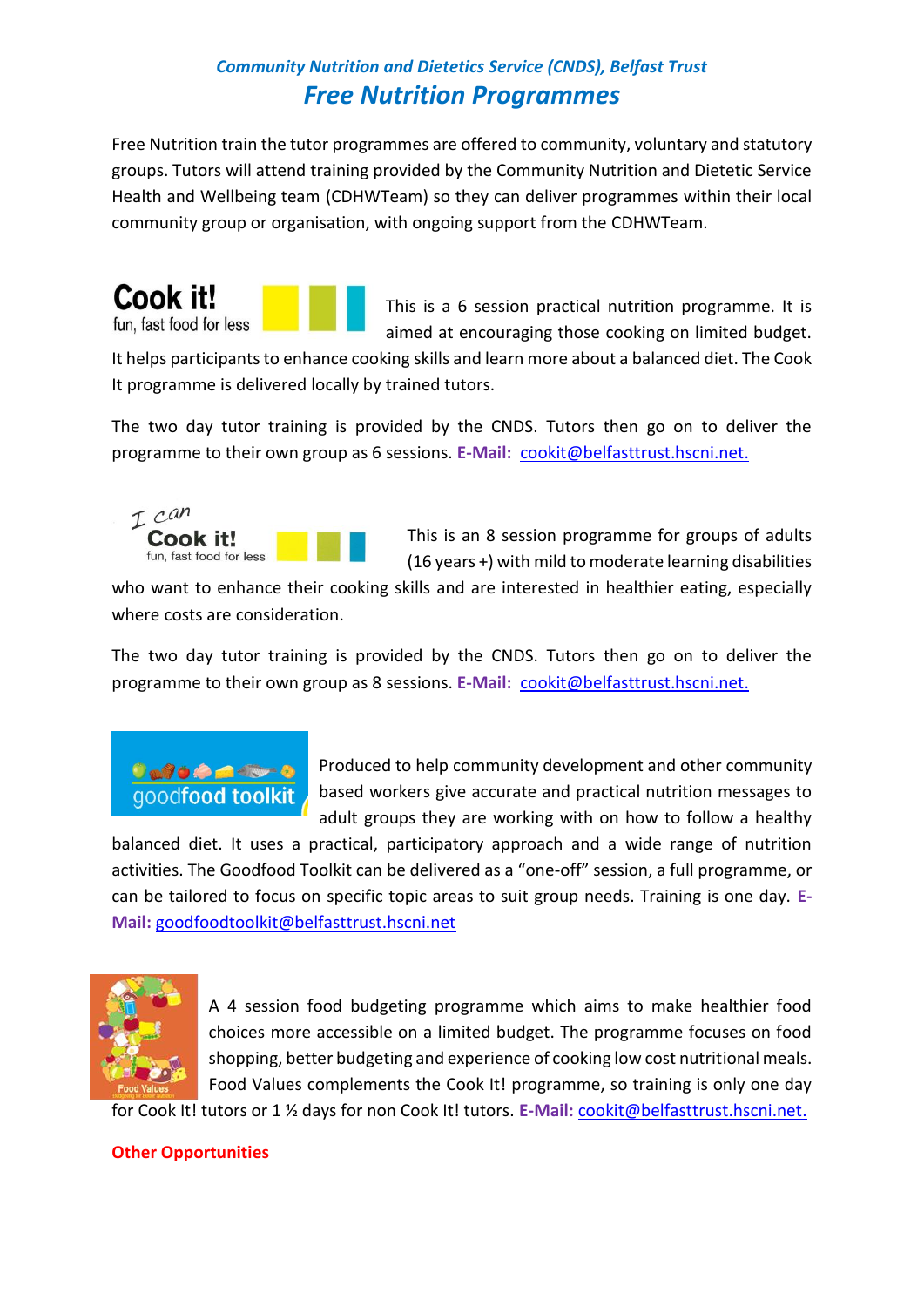#### **Guidance for Feeding Under-Fives in Childcare**

## Nutrition matters for the early years

Belfast Trust together with the Public Health Agency offers free nutrition training to all day nursery, playgroup and crèche staff, as well as SureStart workers, child minders and foster carers providing childcare at home.

The training is delivered by community Dietitians and specialist Health Improvement Staff across Northern Ireland. It gives practical advice and information on physical activity and nutrition for under-fives. Each participant will receive a copy of the Nutrition for the Early Years manual. Contact the Health and Wellbeing Dietitian team for more details.

Application for Nutrition matters is made via Child Care Partnership <http://childcarepartnerships.hscni.net/training-quality/>

No application form required.

**For further information on any of the above programmes contact:** Community Nutrition and Dietetic Service Health & wellbeing Team 4th Floor, Beech Hall Health & Wellbeing Centre, 21 Andersonstown Road, Belfast BT11 9AF Phone: 028 95 043 068 [E-mail-CDHWTeam@belfasttrust.hscni.net](mailto:E-mail-CDHWTeam@belfasttrust.hscni.net)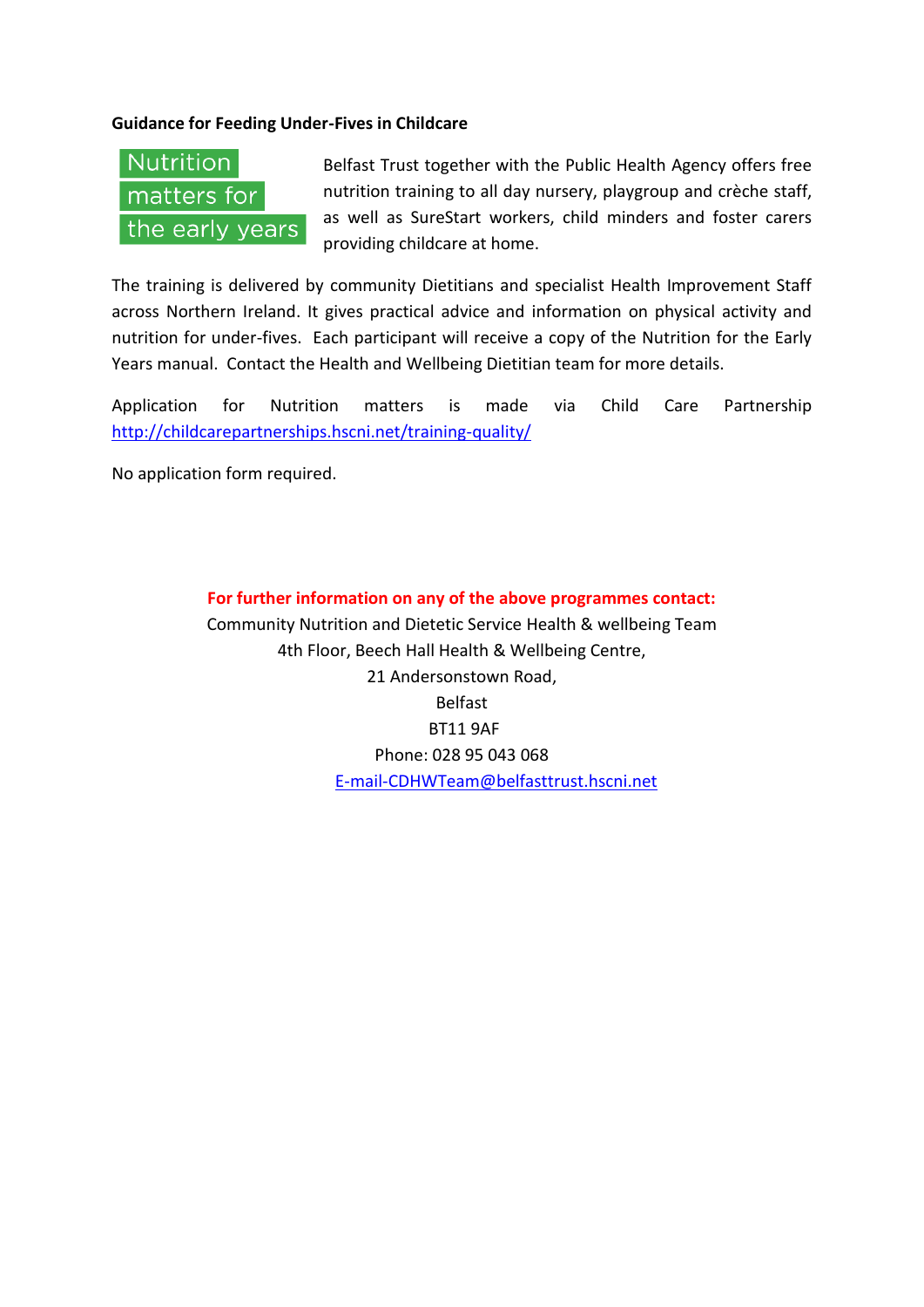#### *Application Process for Nutritional Programmes* (excludes Nutrition Matters)

If you are interested in applying for any of the training opportunities, contact the CDHWTeam for more information and related documents. To apply you will be need to complete and return

- A fully completed application form only applications with all relevant sections completed will be accepted.
- Manager's declaration form if delivering as part of your job, this must be signed by your manager to declare they agree to you attending training and will support you to deliver a full programme within 6 months of training
- Tutor declaration form this will be signed by the applicant stating they will deliver in accordance with our quality standards.

The CDHWTeam will assess each individual application and places will be allocated according to suitability of the programme according to information in your application form and also according to date received.

You will be informed if you have a place at training after the closing date. Exact venue details will also be provided at this point.

If there is no place available, you will be placed on our mailing list so you will be kept updated with further training dates.

#### Quality standards

All trained tutors agree to deliver programmes in line with the CDHWTeam Quality Standards. This is to ensure all those who attend any of the Nutrition programmes receive a consistently safe and high standard of programme. A copy of the Quality standards will be provided when you request an application form.

#### Monitoring and evaluation

All tutors are required to complete feedback via monitoring and evaluation forms as requested. This helps the CDHWTeam keep an up to date record of who is delivering and identify any further needs or funding.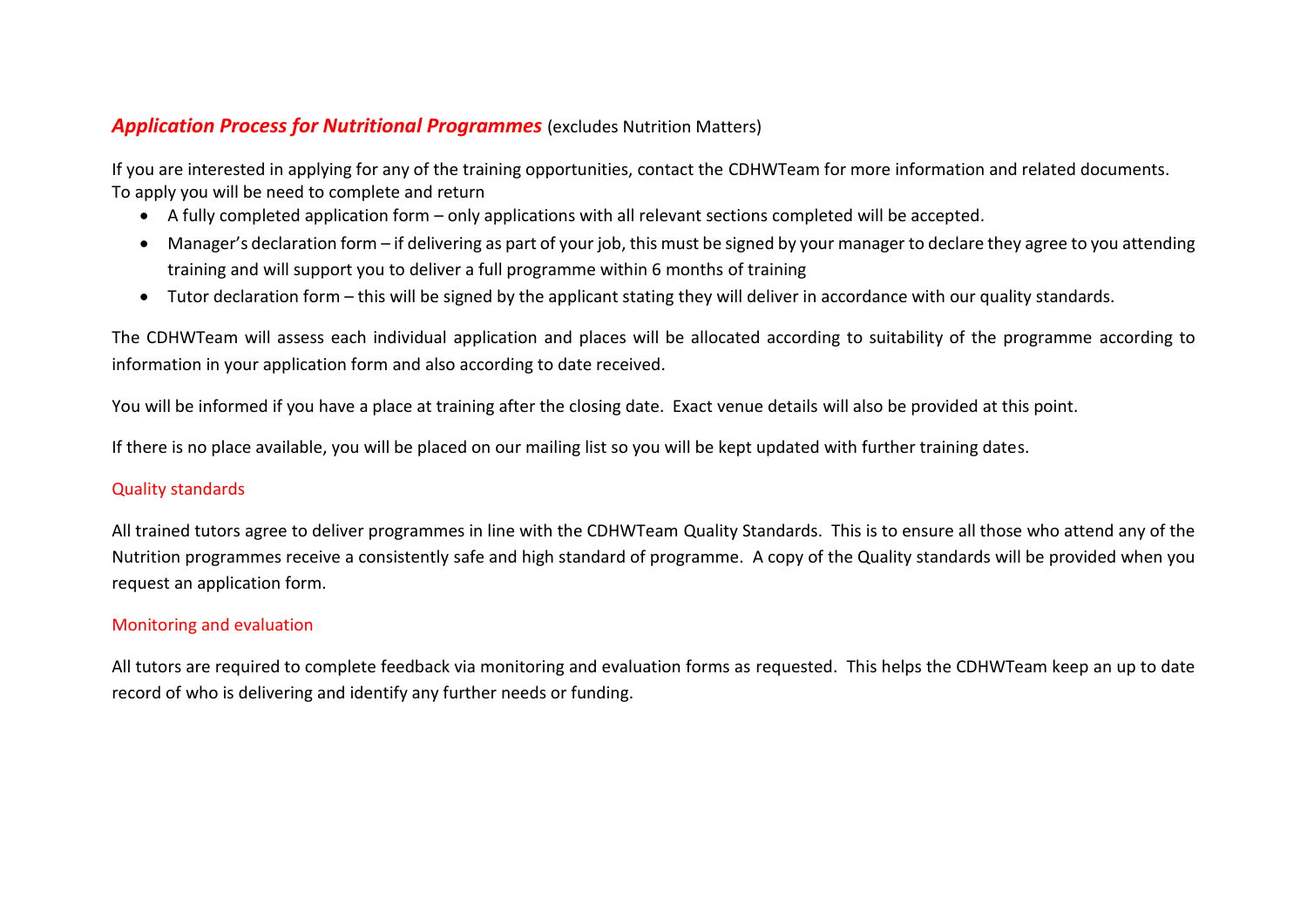#### Tutor Updates

Nutrition programme updates are delivered at several times throughout the year. These are a great opportunity to update knowledge, learn more about topical nutrition issues and network with other tutors. Updates are also ran when training manuals are updated. We request you aim to attend at least one annual update session each year.

#### Insurance

All trainers must ensure they have adequate insurance to deliver training. We will provide an insurance flow chart for more information when you request an application form.

#### **Cost**

Training, programme manuals and resources and ongoing support from CDHWTeam is completely FREE. A small grant of £100 is also offered (twice per programme each year) to cover the cost of resources for cooking programmes. However, we will not cover any additional costs including staff pay, travel or anything beyond the value of the Small Grant.

PLEASE NOTE: Printed resource packs remain the property of either PHA or Belfast Health and Social Care Trust and must be returned if requested.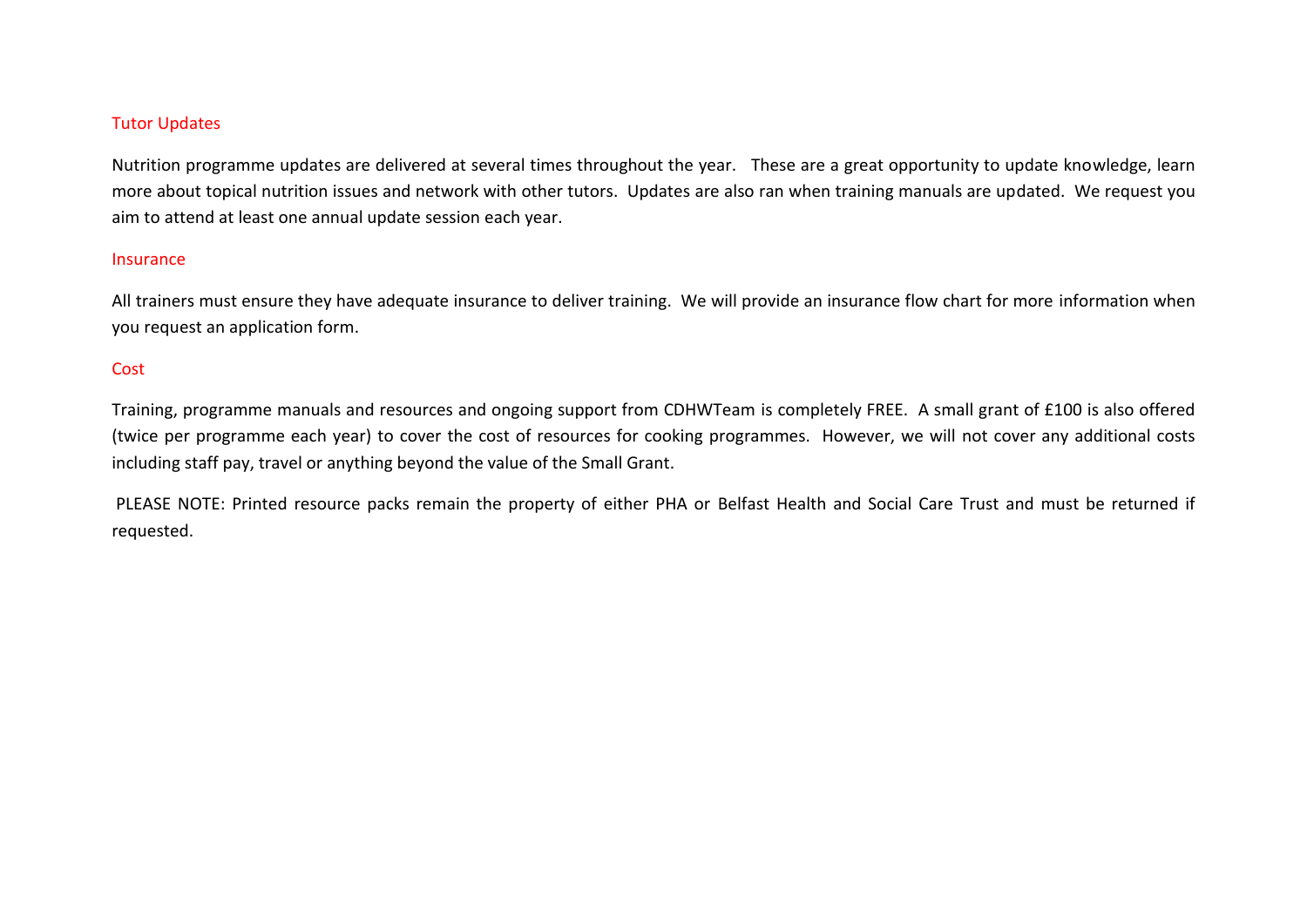## *Schedule for Nutritional Training Programmes*

| <b>Nutritional Programme</b>                 | <b>Dates</b>                                                                                                                              | Length of               | <b>Area</b>                                 | <b>Application</b>                | <b>Number of</b> |
|----------------------------------------------|-------------------------------------------------------------------------------------------------------------------------------------------|-------------------------|---------------------------------------------|-----------------------------------|------------------|
|                                              |                                                                                                                                           | <b>Course</b>           |                                             | closing date                      | <b>Places</b>    |
| Cook it!<br>fun, fast food for less          | <b>Summer Dates</b><br>Day 1: 5 <sup>th</sup> June 2019<br>Day 2: 12 <sup>th</sup> or 14 <sup>th</sup> June 2019                          | 2 Full Days             | South / East Belfast<br>North/West Belfast  | 31 <sup>st</sup> May 2019         | Max 12 Places    |
|                                              | <b>Winter Dates</b><br>Day 1: 14 <sup>th</sup> November 2019<br>Day 2: 20 <sup>th</sup> or 22 <sup>nd</sup> November<br>2019              | 2 Full Days             | South / East Belfast<br>North/ West Belfast | 31 <sup>st</sup> November<br>2019 | Max 12 Places    |
| I can<br>Cook it!<br>fun, fast food for less | Day 1: 11th September 2019<br>Day 2: 13 <sup>th</sup> September 2019                                                                      | 2 Full Days             | South / East Belfast<br>North/ West Belfast | 28 <sup>th</sup> August<br>2019   | Max 6 Places     |
|                                              | <b>Summer Dates</b><br>Day 1: 20 <sup>th</sup> June 2019*<br>Day 2: 26 <sup>th</sup> June or 28 <sup>th</sup> June<br>2019                | Half Day*<br>1 Full Day | South / East Belfast<br>North/ West Belfast | 13 <sup>th</sup> June 2019        | Max 12 Places    |
|                                              | <b>Winter Dates</b><br>Day 1: 5 <sup>th</sup> February 2020 *<br>Day 2: 7 <sup>th</sup> February 2020<br>*for Non-I can / Cook it! Tutors | Half Day*<br>1 Full Day | South / East Belfast<br>North/West Belfast  | 22 <sup>nd</sup> January<br>2020  | Max 6 Places     |